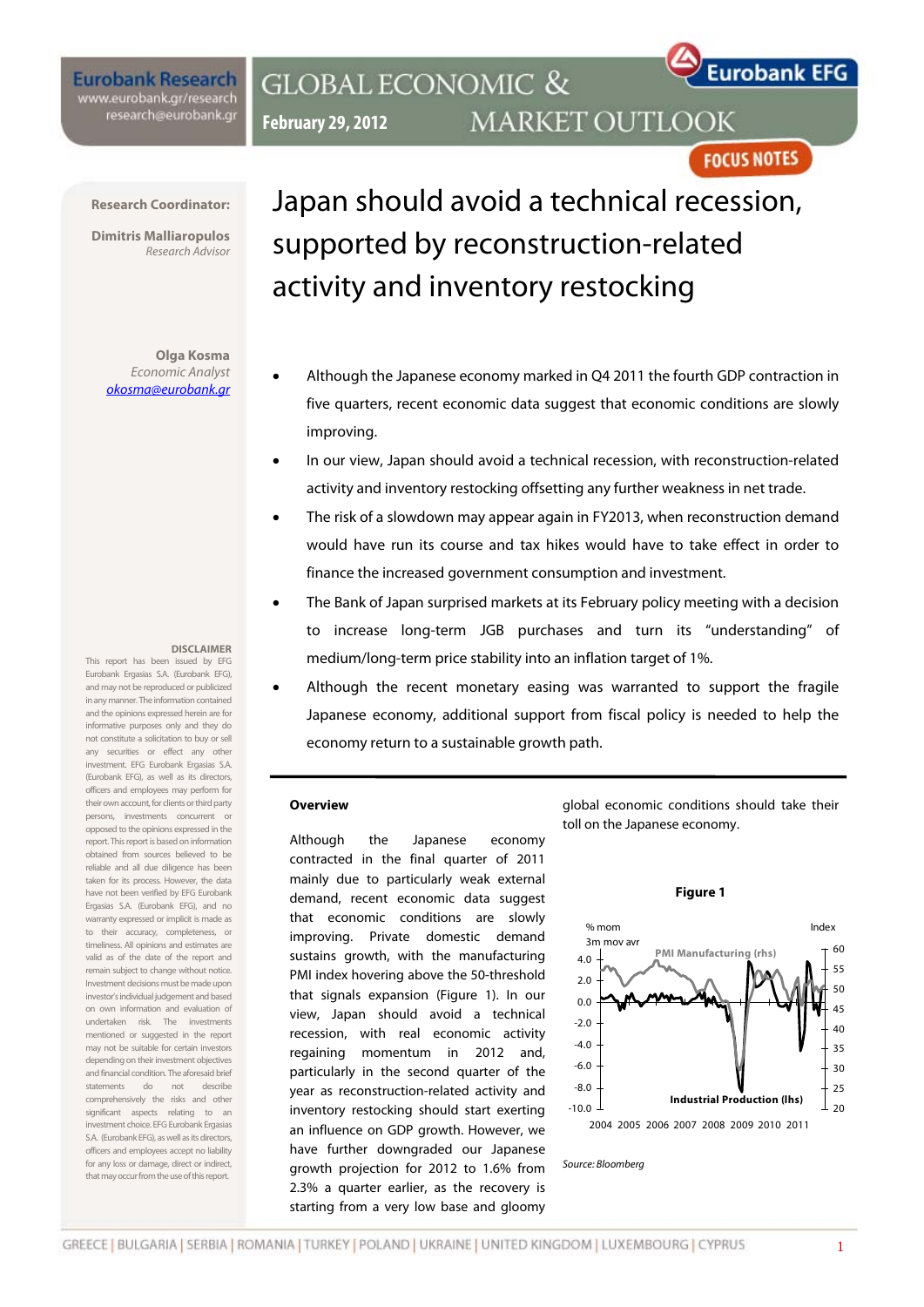# Eurobank Research GLOBAL ECONOMIC & MARKET OUTLOOK



February 29, 2012

Although we do not expect net trade to rebound quickly given persisting global economic stagnation in H1 2012, export volumes should be supported by a rebound from Thailand flooding. The timing of the implementation of the third supplementary budget, which includes the bulk of postearthquake reconstruction plans, as well as the fourth supplementary budget<sup>1</sup> which is a key factor for the consumption outlook, will be crucial for the recovery of the Japanese economy. The risk of a slowdown may appear again in FY2013, when reconstruction demand would have run its course and tax hikes would have to take effect in order to finance the increased government consumption and investment.

#### **GDP plunged in Q4 2011 due to external slowdown and a huge decline in inventories**

Real GDP was much weaker than expected in Q4 2011, reporting a contraction of 2.3% q-o-q annualized versus the market forecast of -1.4% (Figure 2). Although the negative growth was partly attributed to unfavorable base effects, as Q3 growth was revised upwardly from 5.6% to 7.0%, the key factor for the economic plunge was a sharp slowdown for external demand. Exports declined significantly by -11.9% q-o-q annualized due to the global economic slowdown, the appreciation of the yen and the impact of Thailand flooding. Given that imports sustained growth (+4.1% q-o-q annualized), boosted by fossil fuel imports for power generation, net trade had a large negative contribution to real economic activity of -2.6%.

#### **Figure 2**



#### <sup>1</sup> The FY2011 fourth supplementary budget passed at the beginning of 2012 amounts to JPY2.5trn and includes JPY300bn for eco car subsidies (for environment-friendly vehicles), JPY493.9bn for medical treatment for the elderly, child raising and welfare, and JPY133.9bn for welfare benefits. The budget also includes JPY740 bn for cash flow assistance for small businesses hit by last March's earthquake and tsunami.

### **FOCUS NOTES**

Private domestic demand had a positive contribution of 0.5% to real GDP growth, with consumer spending increasing for a third quarter by 1.2% q-o-q annualized and private capex rebounding to 7.9% growth after four quarters of decline. In contrast, housing investment declined by -3.1% q-o-q annualized, reversing its upward momentum in the previous quarter due to the eco-point program<sup>2</sup> and the Flat 35S mortgages<sup>3</sup>. In addition, private inventory investment contributed negatively to real GDP, subtracting -1.2% from the annualized quarterly growth. As far as the public sector is concerned, public domestic demand declined for a second quarter, subtracting 0.2% from real economic activity. The contraction in the public sector was entirely attributed to public fixed investment, which contracted by 9.5% q-o-q annualized. This marked a second consecutive decline and reinforced our view that the implementation of the JPY12.1trn third supplementary budget which contains the bulk of postearthquake reconstruction will not spur renewed growth earlier than Q2 2012.

#### **Private consumption to sustain positive momentum in the coming quarters**

According to our estimates, real economic activity will most likely rebound in Q1 2012 towards 1.5% q-o-q ann, avoiding a technical recession, i.e. a second consecutive quarter of GDP contraction. Personal consumption is expected to sustain positive momentum in the coming quarters, supported by reconstruction and the ecocar subsidies revived as part of the fourth supplementary budget. In particular, the eco-car subsidies should underpin consumption in 2012, offsetting the fall in sales of flat-panel TVs due to the end of earlier policy supports. Indeed, recent economic data suggest that personal outlays should continue to support real economic activity. Retail sales rose sharply in January (4.1% m-o-m versus market expectations of 1.0%), reversing its recent downward trend. Much of the increase was attributed to a surge in auto sales, which increased to their highest level since August 2010 due to the reintroduction of the subsidy for purchases of fuel efficient cars. In addition, according to the Cabinet Office's Household Survey, the headline index of consumer confidence continued to edge up at the beginning of 2012, increasing to 39.6 in January from 38.1 in the previous month (Figure 3). However, we anticipate a rather moderate acceleration of personal expenditures, to an annual average of 1.2% from 0.0% in 2011, as unfavorable labor market conditions continue to weigh on wage growth (Figure 4).

<sup>&</sup>lt;sup>1</sup> The eco-point program was designed to promote energy-efficient home appliances in an effort to cope with power shortages caused due to the earthquake and tsunami in March.

 $2$  The Flat 35S mortgages are loans with duration of 35 years maximum, offering preferential lending rates for the purchase of high-quality residences.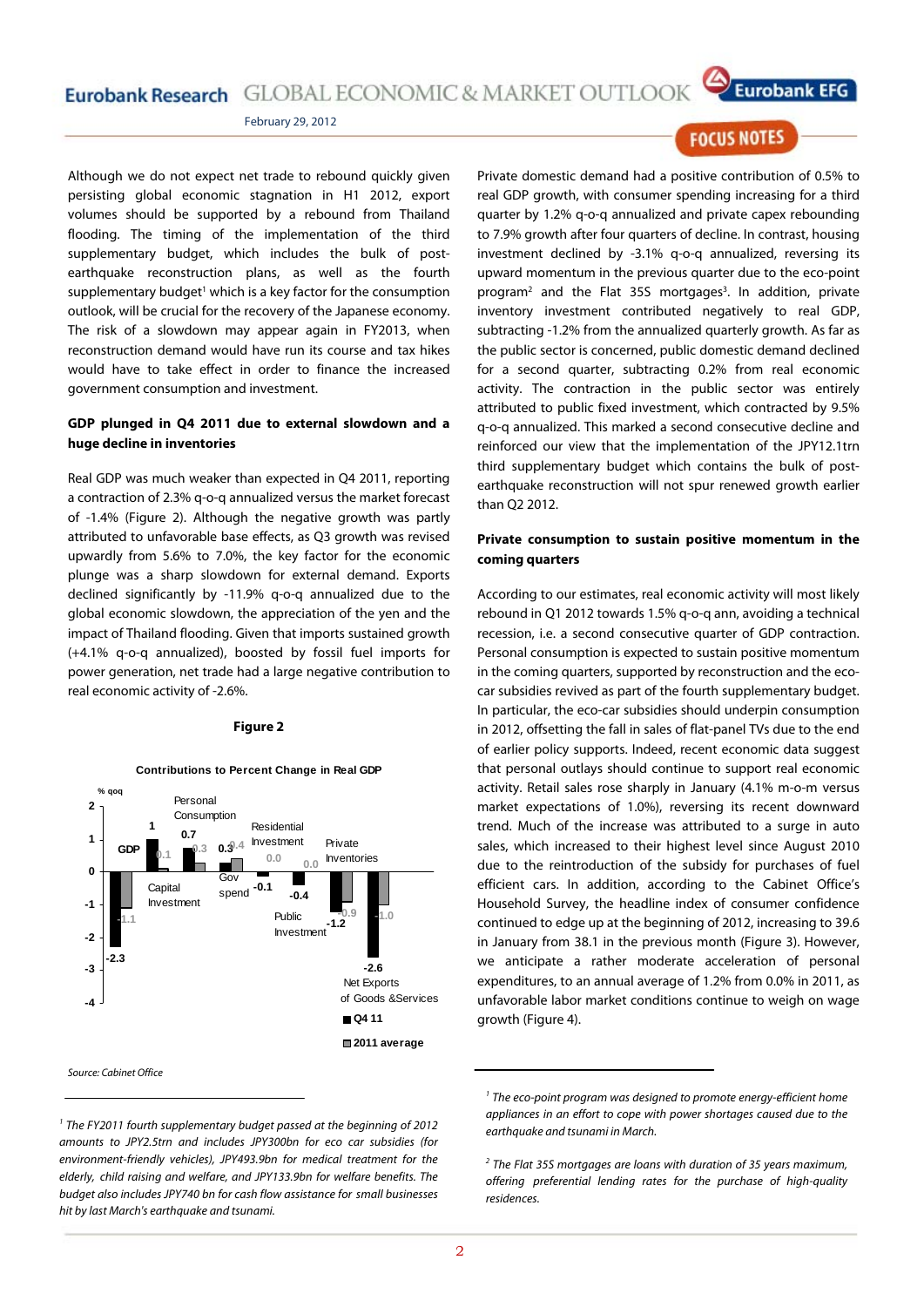# Eurobank Research GLOBAL ECONOMIC & MARKET OUTLOOK





Source: Cabinet Office





#### **Public fixed investment to be the major source of growth in 2012**

In line with the January's EWS's optimism on the reconstruction outlook, we believe that public fixed investment will be the major source of growth in 2012, starting to boost real GDP in the second quarter of the year. According to Cabinet Office estimates, the third supplementary budget passed on November 21, 2011 will provide a real GDP boost of about 1.7%, i.e. about JPY8.6trn, with JPY4.3trn in public investment and the rest JPY4.3trn in private capex (JPY1.9trn), government consumption (JPY1.4trn) and private consumption/housing investment (JPY1.0trn).

#### **Trade deficit to continue through 2012, albeit at a lower level**

Export growth continued to trend down at the beginning of 2012, with the trade balance reporting the largest deficit Japan has ever posted in a single month (-JPY1.48trn). Exports declined for the fourth consecutive month (-9.3% yoy after a decline of -

### **FOCUS NOTES**

**Eurobank EFG** 

8.0% in December), while imports maintained their upward trend, increasing by 9.8%. However, much of this deficit is due to special factors, i.e. seasonality<sup>4</sup> and China's Lunar New Year which was in January<sup>5</sup>. Therefore, although Japan's trade deficit will likely continue through 2012 as import growth will probably outweigh export growth due to continuing demand for energy and support from post-quake reconstruction, we do not expect a larger deficit in the following months. The global manufacturing cycle is showing signs of recovery, contributing positively to Japan's export volumes. Meanwhile, the negative impact of the abovementioned special factors should fade, and the rebound from Thailand flooding should soon materialize.

#### **Additional monetary easing by the BOJ surprised markets**

The Bank of Japan (BOJ) surprised markets at its February 13-14 monetary policy meeting with a decision to increase long-term (with maturities of 1-2 years) JGB purchases JPY10trn under the Asset Purchase Program, from JPY55trn to JPY65trn (Table 1), and turn its "understanding" of medium/long-term price stability (median 1%) into a price stability goal of 1% "for the time being". The BOJ will complete its planned purchases by the end of 2012, as was scheduled before the increase, suggesting that the monthly pace of JGB purchases should accelerate towards JPY1.4trn/month. We believe that the central bank's move came amid heavy political pressure, as fiscal policy intervention has not yet moved forward with a decision on consumption tax hikes. Although the Bank of Japan's governor has highlighted central bank's independence when it implements monetary policy, recent calls in Japan's parliament to move to a more accommodative policy -given that other major central banks<sup>6</sup> have enhanced their monetary easing measures- have urged the BOJ to go along with additional monetary easing and change its language in order to increase its transparency and credibility.

The last time the BOJ increased the size of its long-term purchases was in October 2011, as a result of yen appreciation. That said, the recent move of the central bank partly reflects exchange rate considerations. Indeed, the recent monetary easing has led to a further depreciation of the yen, mainly against the dollar (about 3%), while equity prices have extended recent gains since the latest Bank of Japan's actions (about +7.5%). We remain cautious about the longer term impact of the recent monetary easing, given that central banks overseas move toward additional easing, posing upward pressure on the yen. While the BoJ has made steps toward easing since 2010, it has a long way to go before it catches up with the easing already done by its G10

4 January is prone to deficits due to seasonality.

 $<sup>5</sup>$  In contrast to last year's Lunar New Year, which was in February 2011.</sup>

<sup>&</sup>lt;sup>6</sup> The Bank of England, the European Central Bank, the US Federal Reserve.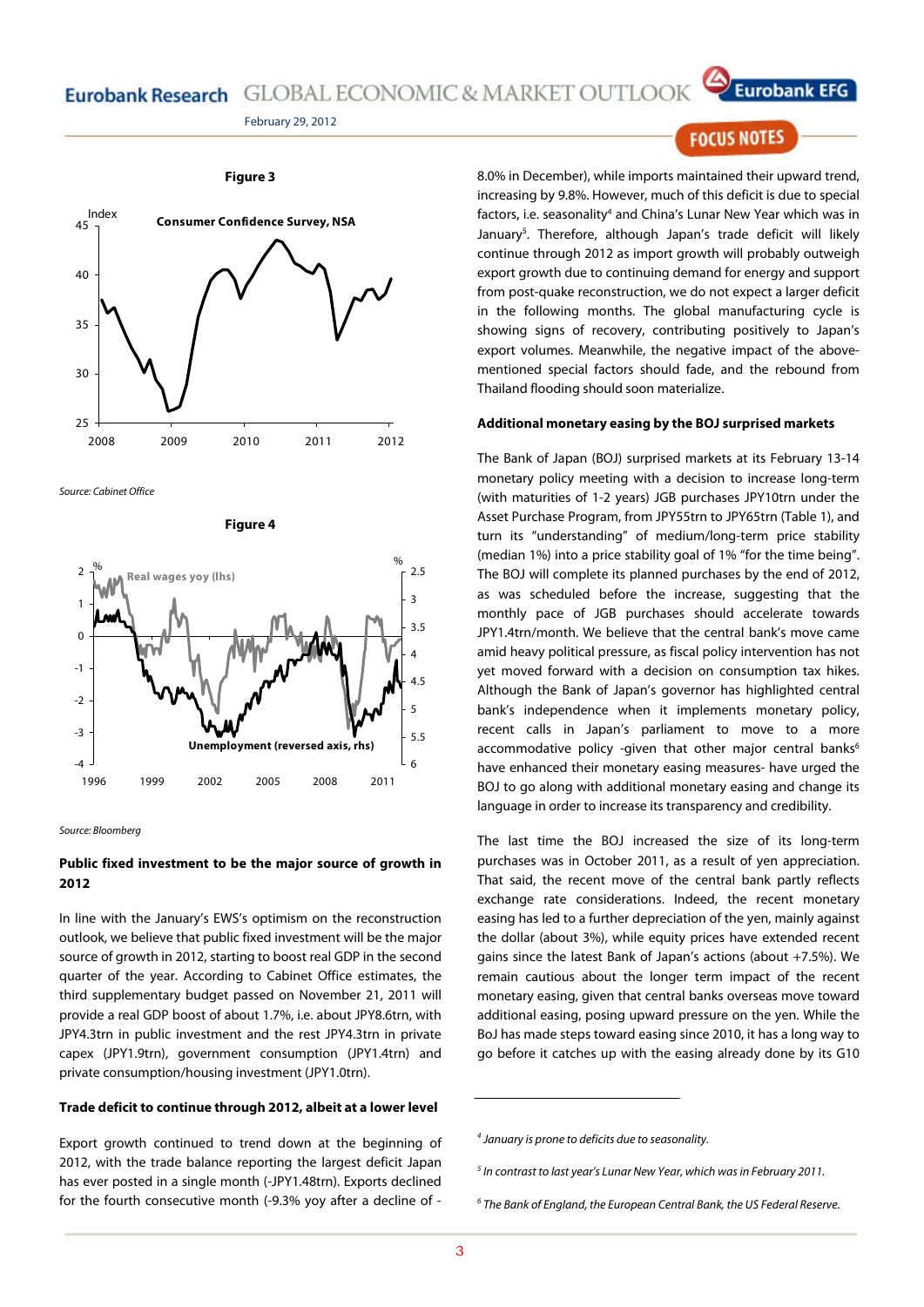Eurobank Research GLOBAL ECONOMIC & MARKET OUTLOOK



**FOCUS NOTES** 

#### February 29, 2012

counterparts (Figure 5). Should the Fed move forward with a third round of quantitative easing, then additional easing by the BoJ will be inevitable to deter a further strengthening of the yen. Meanwhile, the recent expansion of JGBs purchases focuses on bonds with remaining maturities of two years or less, whose yields are now hovering at very low levels (around 0.1%). Given that there is little room for the new purchases to depress the above-mentioned yields further, the BoJ should go ahead with an expansion of its asset purchase program, extending the duration of JGBs purchased. The monetary policy effort to help Japan escape from deflation (Figure 6) and return to sustainable growth should be underpinned by fiscal policy, so as to reform the tax system and introduce a credible plan to improve public finances and, therefore, increase the momentum of the economy.

#### **Figure 5**



Source: Bloomberg, Eurobank EFG Research

|                        | <b>Initial</b> | 1st        | 2nd        | 3rd        | 4th        | <b>Maximum</b> | Amount          |
|------------------------|----------------|------------|------------|------------|------------|----------------|-----------------|
|                        | program        | expansion  | expansion  | expansion  | expansion  | Amount         | Outstanding as  |
| (JPY bn)               | (Oct 2010)     | (Mar 2011) | (Aug 2011) | (Oct 2011) | (Feb 2012) | Outstanding    | of Feb 10, 2012 |
| Asset purchases        | 5,000          | $+5,000$   | $+5,010$   | $+5,000$   | $+10,000$  | 30,010         | 10,316          |
| Long-term JGBs         | 1,500          | $+500$     | $+2.000$   | $+5.000$   | $+10.000$  | 19,000         | 3,816           |
| Treasury bills         | 2,000          | $+1,000$   | $+1,500$   |            |            | 4,500          | 2,367           |
| СP                     | 500            | $+1.500$   | $+100$     |            |            | 2,100          | 1,539           |
| Corporate Bonds        | 500            | $+1.500$   | $+900$     |            |            | 2,900          | 1.679           |
| <b>ETFs</b>            | 450            | $+450$     | $+500$     |            |            | 1,400          | 848             |
| <b>JREITs</b>          | 50             | $+50$      | $+10$      |            |            | 110            | 67              |
| Collateral fund supply | 30,000         |            | $+5.000$   |            |            | 35,000         | 32,825          |
| Total                  | 35,000         | $+5,000$   | $+10,010$  | $+5,000$   | $+10,000$  | 65,010         | 43,140          |

#### **Table 1: BOJ's Asset Purchase Program**

Source: Bank of Japan (BOJ)

**Figure 6** 



Source: Bloomberg